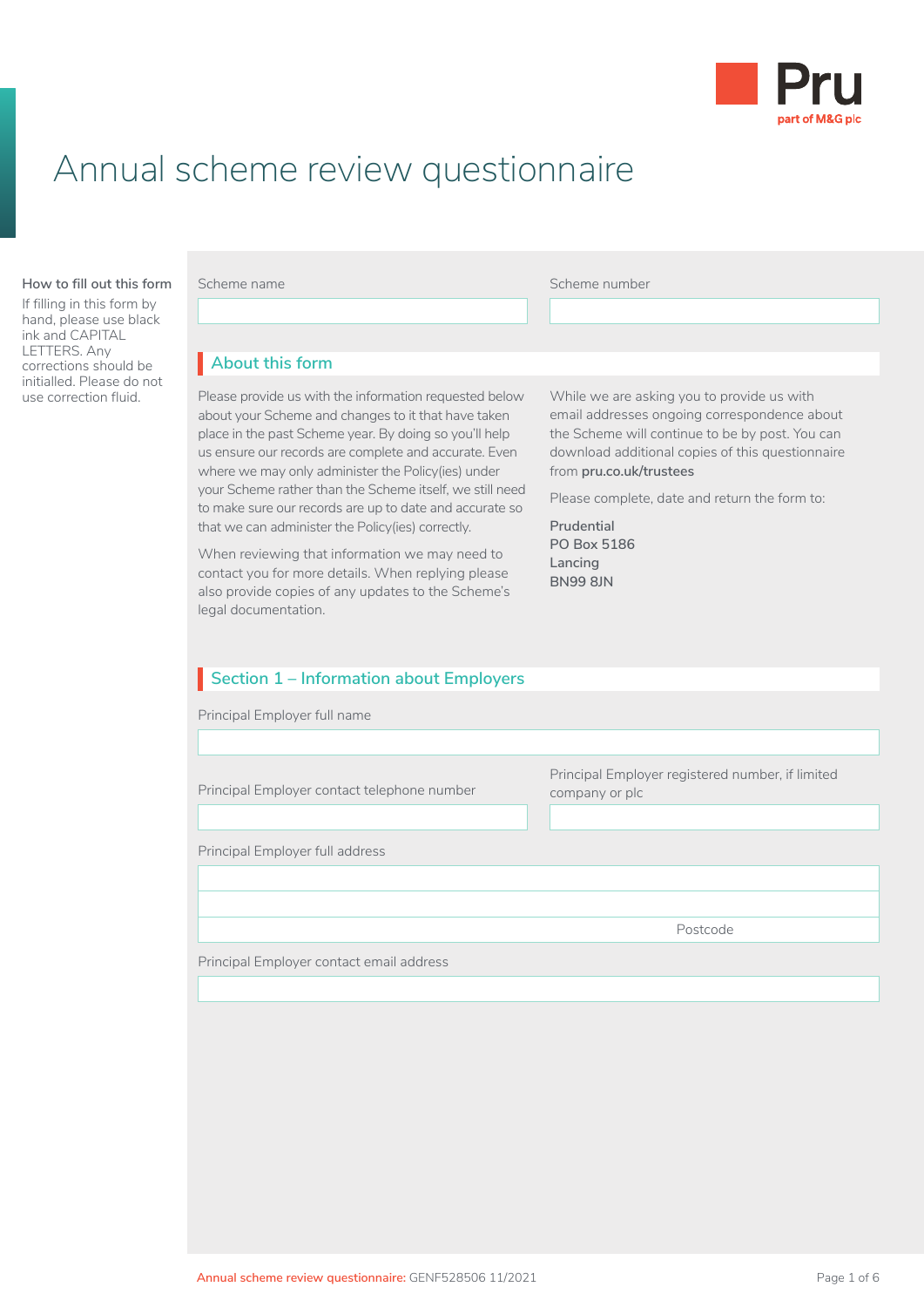| Section 1 - Information about Employers - continued                                |                                                                          |
|------------------------------------------------------------------------------------|--------------------------------------------------------------------------|
| Participating Employer name                                                        |                                                                          |
|                                                                                    |                                                                          |
| Participating Employer's contact telephone number                                  | Participating Employer's registered number, if limited<br>company or plc |
| Participating Employer's address                                                   |                                                                          |
|                                                                                    |                                                                          |
|                                                                                    | Postcode                                                                 |
|                                                                                    |                                                                          |
| Participating Employer's contact email address                                     |                                                                          |
|                                                                                    |                                                                          |
| Participating Employer name                                                        |                                                                          |
|                                                                                    |                                                                          |
| Participating Employer's contact telephone number                                  | Participating Employer's registered number, if limited<br>company or plc |
| Participating Employer's address                                                   |                                                                          |
|                                                                                    |                                                                          |
|                                                                                    |                                                                          |
|                                                                                    | Postcode                                                                 |
| Participating Employer's contact email address                                     |                                                                          |
|                                                                                    |                                                                          |
|                                                                                    |                                                                          |
| Participating Employer name                                                        |                                                                          |
|                                                                                    |                                                                          |
|                                                                                    |                                                                          |
| Participating Employer's contact telephone number                                  | company or plc                                                           |
|                                                                                    |                                                                          |
|                                                                                    |                                                                          |
|                                                                                    |                                                                          |
|                                                                                    | Postcode                                                                 |
|                                                                                    |                                                                          |
| Participating Employer's address<br>Participating Employer's contact email address |                                                                          |
|                                                                                    | Participating Employer's registered number, if limited                   |
| Please continue on a separate sheet of paper, if necessary.                        |                                                                          |
|                                                                                    |                                                                          |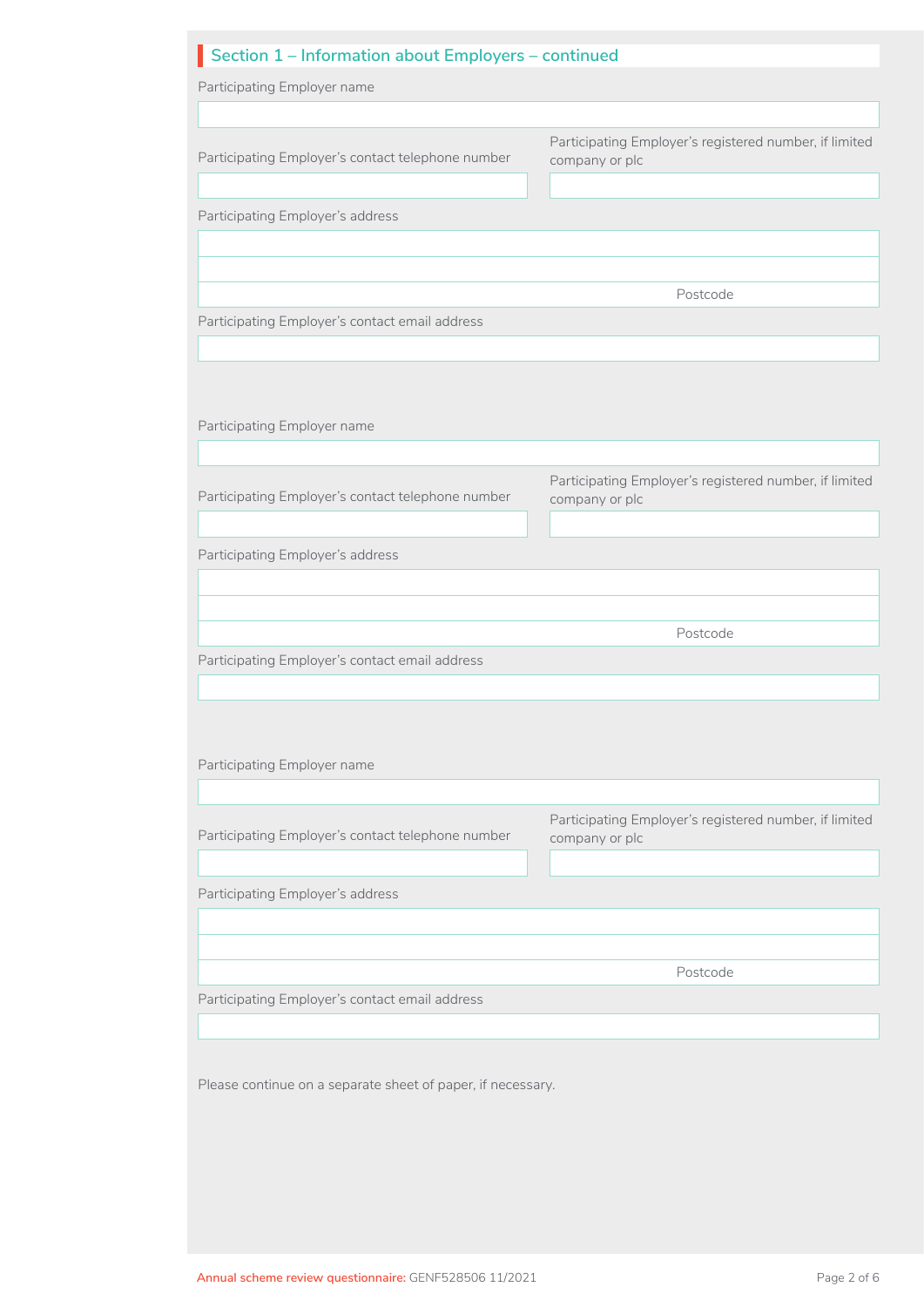| Section 2 - Information about Trustees                      |                                                        |  |  |
|-------------------------------------------------------------|--------------------------------------------------------|--|--|
| Trustee's full name                                         |                                                        |  |  |
|                                                             |                                                        |  |  |
| Trustee's contact telephone number                          | Trustee's registered number, if limited company or plc |  |  |
|                                                             |                                                        |  |  |
| Trustee's full address                                      |                                                        |  |  |
|                                                             |                                                        |  |  |
|                                                             | Postcode                                               |  |  |
| Trustee's contact email address                             |                                                        |  |  |
|                                                             |                                                        |  |  |
|                                                             |                                                        |  |  |
| Trustee's full name                                         |                                                        |  |  |
|                                                             |                                                        |  |  |
| Trustee's contact telephone number                          | Trustee's registered number, if limited company or plc |  |  |
|                                                             |                                                        |  |  |
| Trustee's full address                                      |                                                        |  |  |
|                                                             |                                                        |  |  |
|                                                             | Postcode                                               |  |  |
| Trustee's contact email address                             |                                                        |  |  |
|                                                             |                                                        |  |  |
|                                                             |                                                        |  |  |
| Trustee's full name                                         |                                                        |  |  |
|                                                             |                                                        |  |  |
| Trustee's contact telephone number                          | Trustee's registered number, if limited company or plc |  |  |
| Trustee's full address                                      |                                                        |  |  |
|                                                             |                                                        |  |  |
|                                                             |                                                        |  |  |
|                                                             | Postcode                                               |  |  |
| Trustee's contact email address                             |                                                        |  |  |
|                                                             |                                                        |  |  |
| Trustee's full name                                         |                                                        |  |  |
|                                                             |                                                        |  |  |
| Trustee's contact telephone number                          | Trustee's registered number, if limited company or plc |  |  |
|                                                             |                                                        |  |  |
| Trustee's full address                                      |                                                        |  |  |
|                                                             |                                                        |  |  |
|                                                             |                                                        |  |  |
|                                                             | Postcode                                               |  |  |
| Trustee's contact email address                             |                                                        |  |  |
|                                                             |                                                        |  |  |
| Please continue on a separate sheet of paper, if necessary. |                                                        |  |  |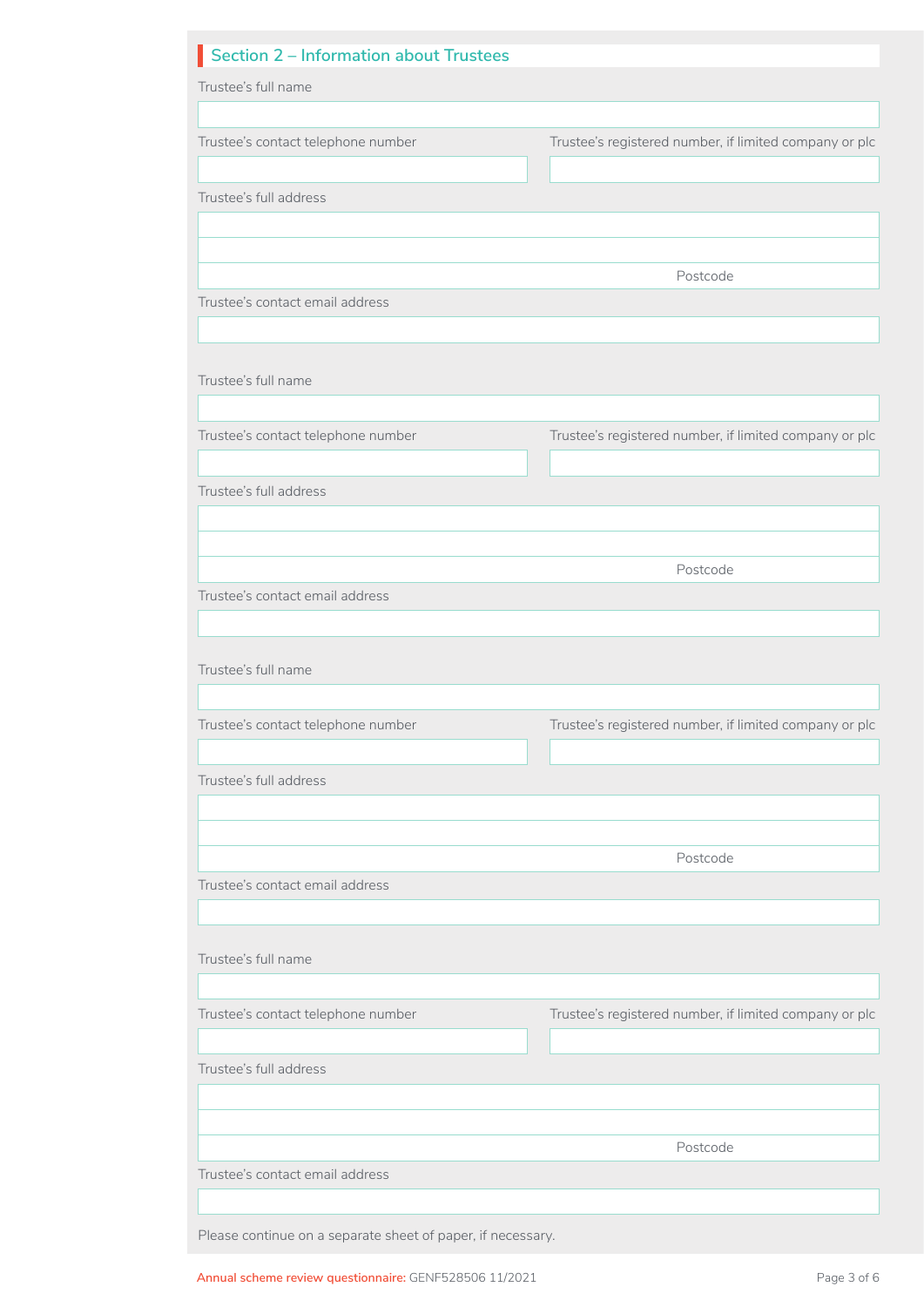| Section 2 - Information about Trustees - continued                                       |                                                |  |  |  |
|------------------------------------------------------------------------------------------|------------------------------------------------|--|--|--|
| Provide the following information about any changes to Trustees in the past Scheme year. |                                                |  |  |  |
| Effective date of change                                                                 | Nature of change - appointment or resignation  |  |  |  |
| D<br>$\Box$<br>$M^-$<br>M<br>Y<br>Y<br>Y<br>Y                                            |                                                |  |  |  |
| Trustee's registered number, if limited company or plc                                   |                                                |  |  |  |
|                                                                                          | Confirmation if a copy of deed is enclosed     |  |  |  |
| Trustee's full name                                                                      |                                                |  |  |  |
|                                                                                          |                                                |  |  |  |
|                                                                                          |                                                |  |  |  |
| Trustee's full address                                                                   |                                                |  |  |  |
|                                                                                          |                                                |  |  |  |
|                                                                                          | Postcode                                       |  |  |  |
|                                                                                          |                                                |  |  |  |
| Provide details of the Pension Scheme Manager, if applicable.                            |                                                |  |  |  |
|                                                                                          |                                                |  |  |  |
| Pension Scheme Manager's full name                                                       |                                                |  |  |  |
|                                                                                          |                                                |  |  |  |
|                                                                                          | Pension Scheme Manager's registered number, if |  |  |  |
| Pension Scheme Manager's contact telephone number                                        | limited company or plc                         |  |  |  |
|                                                                                          |                                                |  |  |  |
| Pension Scheme Manager's full address                                                    |                                                |  |  |  |
|                                                                                          |                                                |  |  |  |
|                                                                                          | Postcode                                       |  |  |  |
|                                                                                          |                                                |  |  |  |
| Pension Scheme Manager's contact email address                                           |                                                |  |  |  |
|                                                                                          |                                                |  |  |  |
|                                                                                          |                                                |  |  |  |
|                                                                                          |                                                |  |  |  |
|                                                                                          |                                                |  |  |  |
|                                                                                          |                                                |  |  |  |
|                                                                                          |                                                |  |  |  |
|                                                                                          |                                                |  |  |  |
|                                                                                          |                                                |  |  |  |
|                                                                                          |                                                |  |  |  |
|                                                                                          |                                                |  |  |  |
|                                                                                          |                                                |  |  |  |
|                                                                                          |                                                |  |  |  |
|                                                                                          |                                                |  |  |  |
|                                                                                          |                                                |  |  |  |
|                                                                                          |                                                |  |  |  |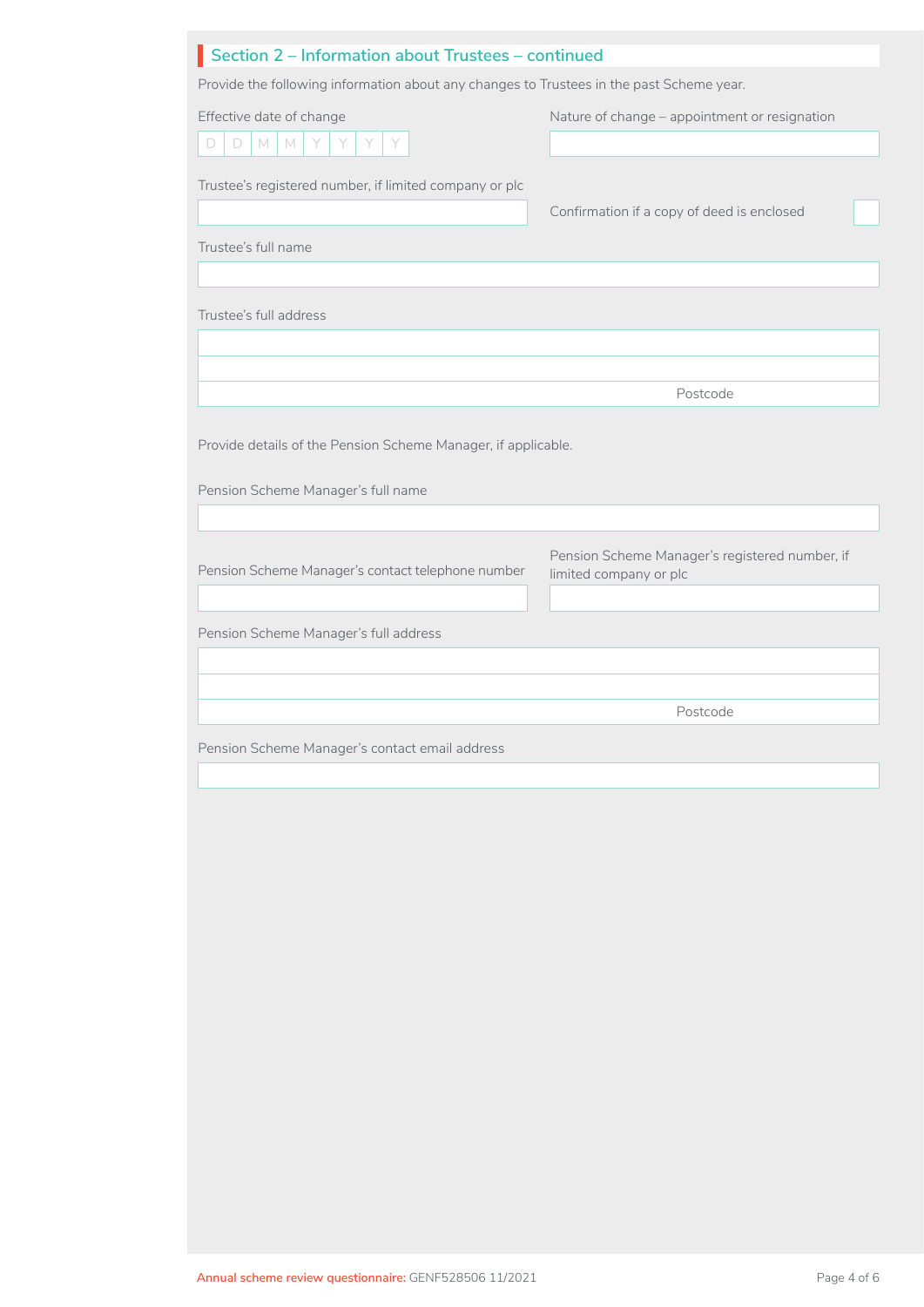## **Section 3 – Declaration**

Once this document has been fully completed, the following declaration must be signed by:

• The Principal Employer and by all Trustees of the Scheme (or an authorised representative), in the space provided.

Please remember to date the form.

We the undersigned confirm the information provided in this questionnaire is true and correct.

For and on behalf of the Principal Employer (and Scheme Trustee, if appropriate)

We undertake to inform Prudential immediately:

- (i) of any change of name and/or address of any employer (Principal or participating), or Trustee;
- (ii) the proposed inclusion of any new employer in the Scheme;
- (iii) the proposed appointment of any new Trustee to the Scheme;
- (iv) the removal or resignation of any existing Trustee; and
- (v) any other material Scheme change eg change of Scheme name.

Full name Full name

Signature Signature Signature Signature Signature Position Position For and on behalf of the Principal Employer (and Scheme Trustee, if appropriate)

Trustee's full name Trustee's full name

| Position                                     |  |  |
|----------------------------------------------|--|--|
|                                              |  |  |
| Signature                                    |  |  |
|                                              |  |  |
|                                              |  |  |
| $T_{\text{m}}$ $A_{\text{m}}$ $A_{\text{m}}$ |  |  |

Trustee's full name Trustee's full name

Position Position

Signature

Position

Signature Signature Signature Signature Signature